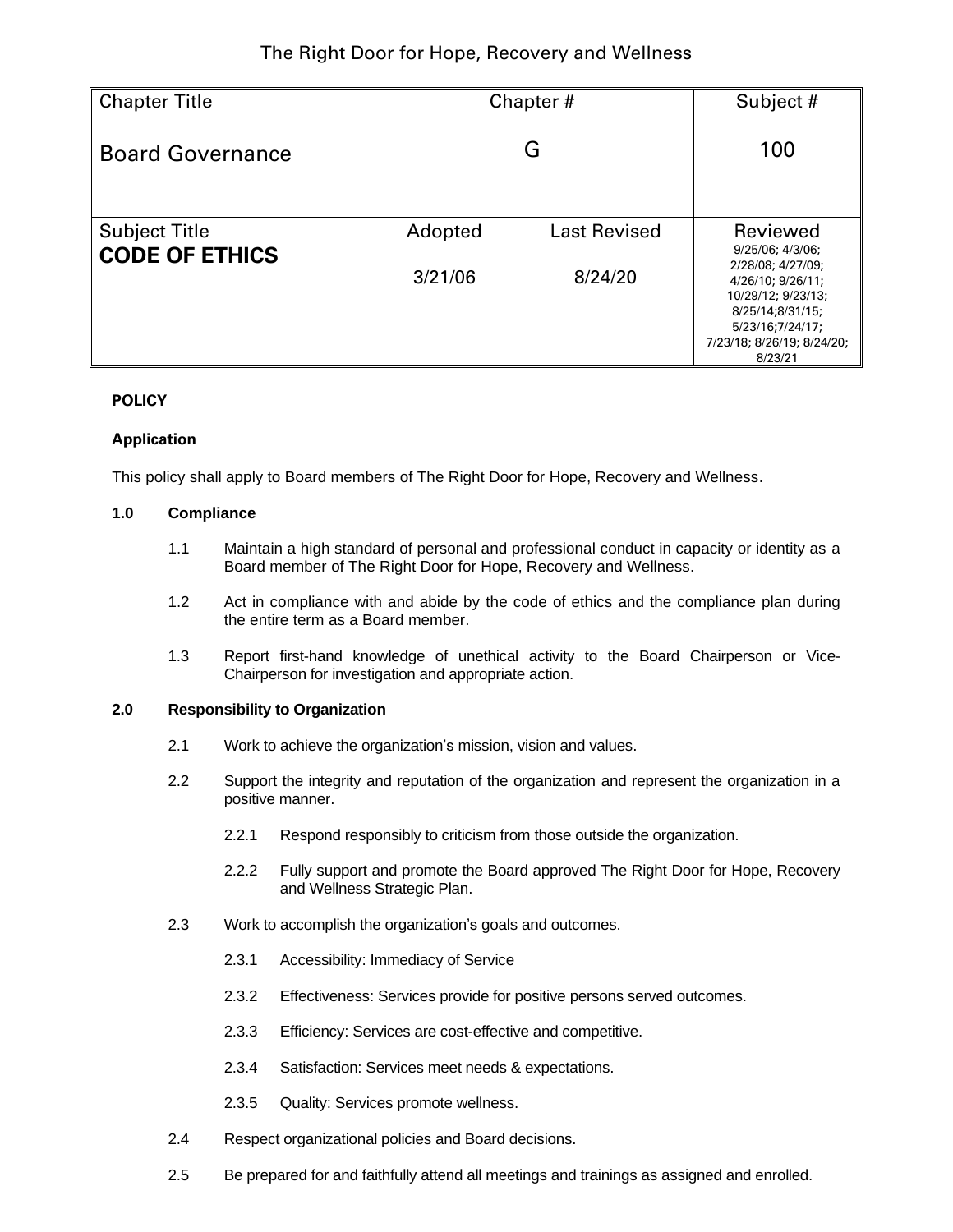| <b>Chapter Title</b>                          | Chapter#           | Subject #                      |                                                                                                                                                                               |
|-----------------------------------------------|--------------------|--------------------------------|-------------------------------------------------------------------------------------------------------------------------------------------------------------------------------|
| <b>Board Governance</b>                       |                    | 100                            |                                                                                                                                                                               |
| <b>Subject Title</b><br><b>CODE OF ETHICS</b> | Adopted<br>3/21/06 | <b>Last Revised</b><br>8/24/20 | Reviewed<br>9/25/06; 4/3/06;<br>2/28/08; 4/27/09;<br>4/26/10; 9/26/11;<br>10/29/12; 9/23/13;<br>8/25/14;8/31/15;<br>5/23/16;7/24/17;<br>7/23/18; 8/26/19; 8/24/20;<br>8/23/21 |

- 2.5.1 Attend all meetings for which per diem is received or registration fees are paid by the organization.
- 2.5.2 Be prepared to report to full Board on information obtained from conferences and meetings attended on behalf of the Board.

### **3.0 Persons served**

- 3.1 Primary responsibility is to the community and person served.
- 3.2 Foster every effort to support the community and self-determination of the person served, including person-centered planning through policy and annual budget.

# **4.0 Confidentiality**

- 4.1 Maintain the highest level of confidentiality by not disclosing any information identifying consumers to others, unless the disclosure is required by a court order.
- 4.2 Respect Board decisions as final and binding on the organization, including all Board members and staff. Actively participate in Board decision-making process. Once a decision is made, accept and support the Board decision.

#### **5.0 Discrimination**

5.1 Avoid discrimination against anyone on the basis of race, color, sex, gender, age, height, weight, national origin, LGBTQ status, religion, handicap, disability, marital status, financial status, or political affiliation.

#### **6.0 Competency**

- 6.1 Board members shall accurately represent their education, training, experience and competencies as they relate to the business of the Board.
- 6.2 Advise on problems within the boundaries and scope of any recognized competency.
- 6.3 Take responsibility for enhancing professional knowledge, skills and abilities, and actively improve Board member competency through documented development plan.

# **7.0 Conflict of Interest**

7.1 Comply with Michigan Mental Health Code and agency policies and procedures regarding conflict of interest.